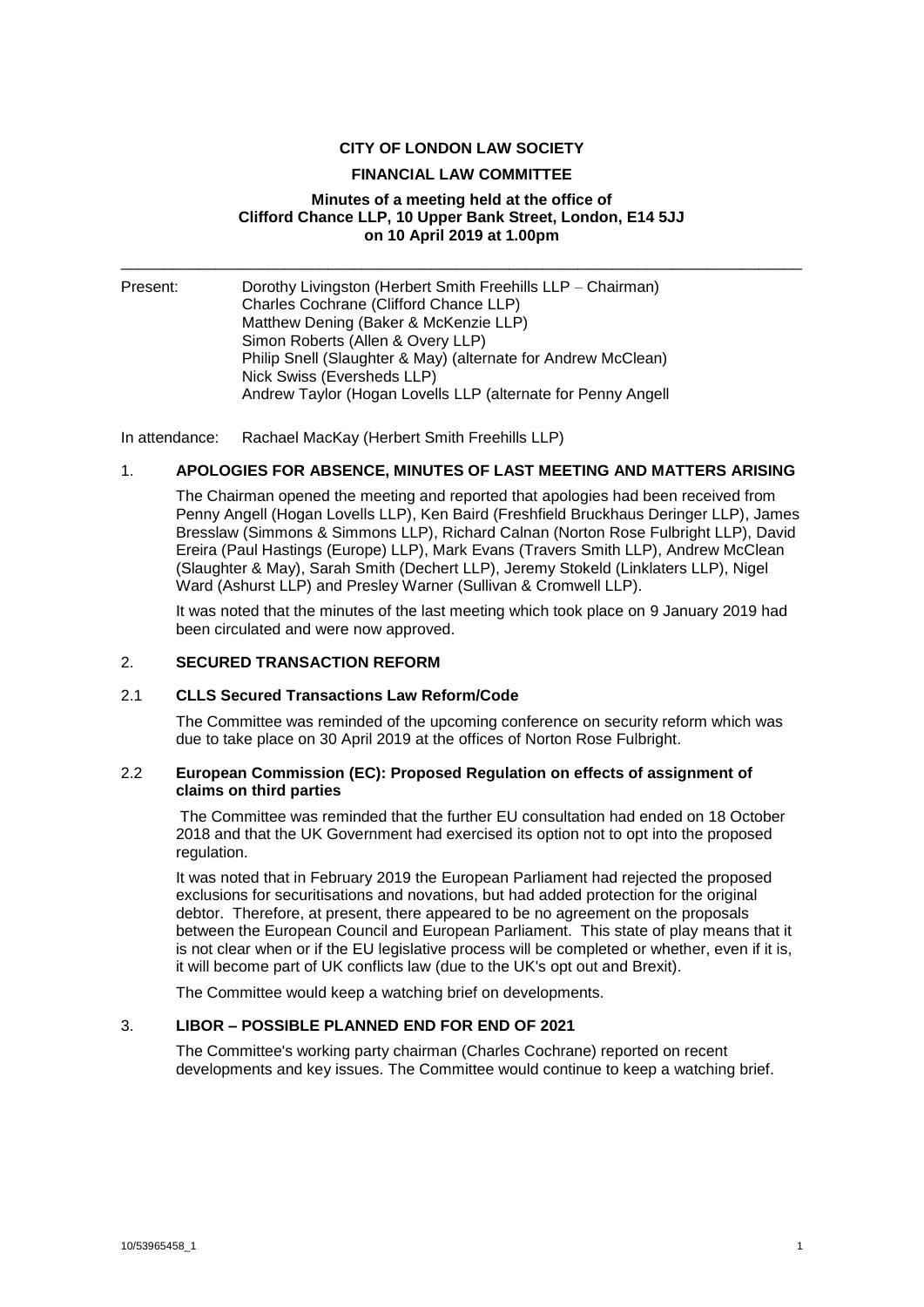### 4. **ELECTRONIC SIGNATURES**

It was reported that the outcome of the Law Commission's consultation is expected in the summer.

It was also reported that the Law Commission's separate smart contracts project has been put on hold so as not to clash with a new Fintech project under the aegis of the Law Tech Delivery Panel.

Afternote: The Committee's submission to the Law Tech Delivery Panel focusing on analysis of the application of current law is available on the CLLS website.

## 5. **GOVERNMENT PROPOSALS FOR A NEW REGISTER OF BENEFICIAL OWNERS OF OVERSEAS COMPANIES WHICH OWN UK PROPERTY**

There was nothing to report on this.

### 6. **COMPETITION**

### 6.1 **European Commission Management Plan 2017 – Syndicated lending**

The meeting was informed that the European Commission had published its long awaited study on syndicated loans on 8 April. While the report concludes that market soundings or the tying of loans to ancillary services could lead to collusion, it sees that there are important safeguards in the industry which, in practice, reduce this risk.

However, one thing to note is that if banks are continuing to use right of first refusal for future deals in agreements with lenders outside the UK (a practice banned in the UK by the FCA), the EU Commission could be encouraged by this report to consider opening proceedings against the banks concerned. Other than this example, evidence for tying practices seems to come only from the Spanish market.

The comments on the secondary market, which is less developed in Europe than in the USA, should also be noted, as well as those on limitations applying during the construction phase of a project loan.

### 6.2 **New National Security White Paper - Competition Law Committee's submission and cooperation with Company Law Committee**

The Committee was reminded that, following the last meeting, members had approved the form, and sending, of a letter of support for the submission made by the CLLS Competition Law Committee on the National Security White Paper. (This is available on the CLLS website.) Particular concerns were that the breadth of the legislation could catch capital markets lending, trading in loan participations, M&A facilities and real property transactions, none of which had any impact on national security. This could chill inward investment.

It was reported that an interim UK regime is already in force and the Government's response to the consultation on the new UK regime is awaited.

It was also reported that the new EU framework law in this area has come into force (Regulation (EU) 2019/452) but will not apply until 11<sup>th</sup> October 2020. It is uncertain whether it will affect UK practice in any way, given the UK's intention to leave the EU.

## 7. **FINANCIAL STABILITY: EU BANK RECOVERY AND RESOLUTION DIRECTIVE, ARTICLE 55 – CONTRACTUAL RECOGNITION OF BAIL-IN**

#### 7.1 **Resolvability of Too Big to Fail Financial Institutions – BRRD Proposed Moratoria and amendments to Article 55: BRRD II**

It was reported that, in February 2019, the EU Council had issued a press release announcing its endorsement of the text of the BRRD II Directive. The proposed